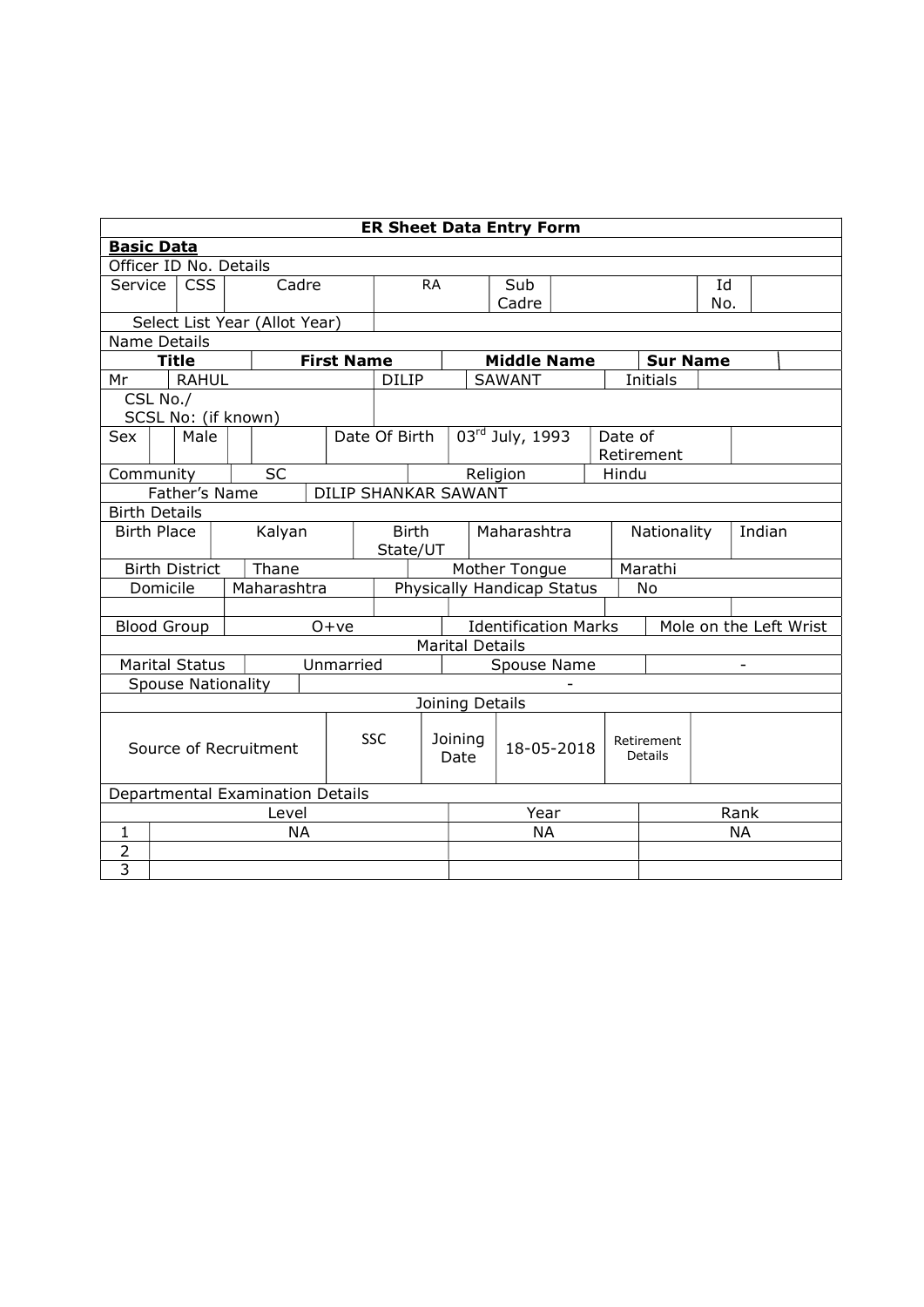## Details of deputation (if applicable)

| Name of the Office | Post held at that<br>time in parent office | Name of post<br>(selected for<br>deputation | Period of deputation     |                          |  |  |
|--------------------|--------------------------------------------|---------------------------------------------|--------------------------|--------------------------|--|--|
|                    |                                            |                                             | Since                    | From                     |  |  |
| ΝA                 | ΝA                                         | ΝA                                          | $\overline{\phantom{0}}$ | $\overline{\phantom{0}}$ |  |  |

## Details of Foreign Visit

| SI.<br>No. | Place of Visit | Date of<br>visit | Post held at<br>that time | Whether it<br>is a<br>personal or<br>official visit | Details of visit |
|------------|----------------|------------------|---------------------------|-----------------------------------------------------|------------------|
|            | ΝA             | ΝA               | ΝA                        | ΝA                                                  | ΝA               |

## Transfer/Posting Detail (if applicable)

| Place                       |         | Period of posting |       |      |           |              |  |              |  |
|-----------------------------|---------|-------------------|-------|------|-----------|--------------|--|--------------|--|
|                             |         |                   | Since |      |           | From         |  |              |  |
| <b>NA</b>                   |         | NA                |       |      | <b>NA</b> |              |  |              |  |
| Remarks (if any)            |         |                   |       |      |           |              |  |              |  |
| Language known              |         |                   |       |      |           |              |  |              |  |
|                             |         |                   |       | Read |           | <b>Write</b> |  | <b>Speak</b> |  |
| Indian Languages 1<br>Known | Marathi |                   |       | Yes  |           | Yes          |  | Yes          |  |
| 2                           |         | Hindi             |       | Yes  |           | Yes          |  | Yes          |  |
| 3                           |         | English           |       | Yes  |           | Yes          |  | Yes          |  |
| 4                           |         |                   |       |      |           |              |  |              |  |
| 5                           |         |                   |       |      |           |              |  |              |  |
|                             |         |                   |       |      |           |              |  |              |  |
| Foreign Languages 1         |         | NIL               |       |      |           |              |  |              |  |
| 2                           |         |                   |       |      |           |              |  |              |  |
| 3                           |         |                   |       |      |           |              |  |              |  |

| Qualification        |  |                       |             |                  |                  |  |  |  |  |  |
|----------------------|--|-----------------------|-------------|------------------|------------------|--|--|--|--|--|
| Qualification        |  | Discipline            |             | Specialization 1 |                  |  |  |  |  |  |
| B.E                  |  | <b>CIVIL</b>          |             |                  |                  |  |  |  |  |  |
| Year                 |  | Division              | <b>CGPA</b> |                  | Specialization 2 |  |  |  |  |  |
| 2015                 |  | First Class with      | 69.00 %     |                  |                  |  |  |  |  |  |
|                      |  | Distinction           |             |                  |                  |  |  |  |  |  |
| Institution          |  | University            | Place       |                  | Country          |  |  |  |  |  |
| Gokhale Education    |  | Savitribai Phule Pune | Nashik      |                  | India            |  |  |  |  |  |
| Society's College of |  | University            |             |                  |                  |  |  |  |  |  |
| Engineering, Nashik  |  |                       |             |                  |                  |  |  |  |  |  |